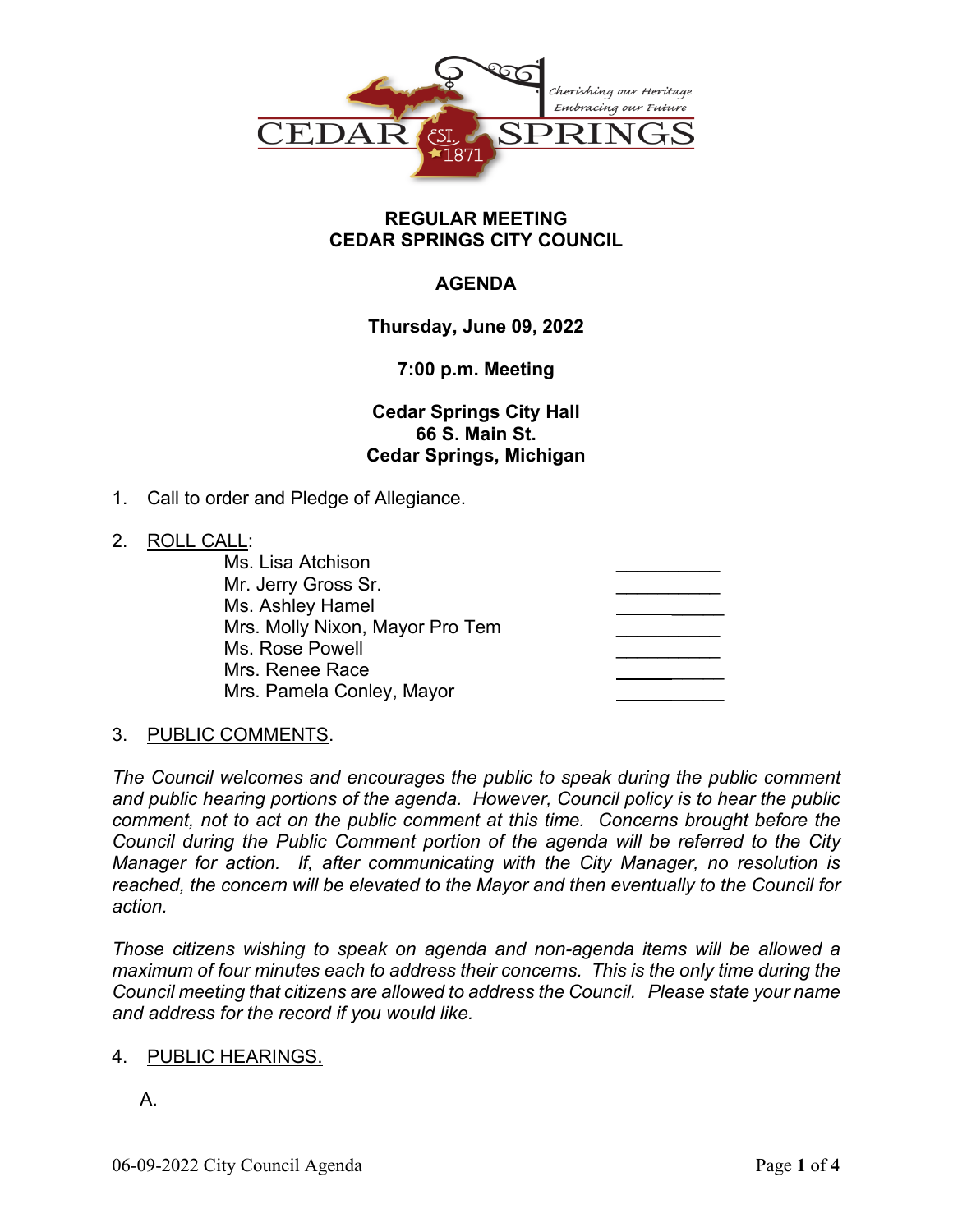## 5. ADOPTION OF AGENDA.

### 6. CONSENT AGENDA.

*Councilmembers may request that any or all items be removed from the Consent Agenda. A motion is then in order to adopt all items not removed from the Consent Agenda. Requesting the removal of an item from the Consent Agenda is a prerogative afforded each councilmember and does not require the support of other councilmembers.*

- A. Approval of the minutes of the Regular Meeting May 12, 2022.
- B. Approval of the Checks Paid Prior #s 46342 thru 46429 and Electronic Transfers totaling \$261,530.48.
- C. Motion to approve Resolution 2022-14 A Resolution To Elect Hard Cap For The 2022-2023 Fiscal Year For Act 152 Of 2011: Publicly Funded Health Insurance Contributions.
- D. Motion to approve the presented budget amendments for the 2021-2022 budget.
- E. Motion to approve of A RESOLUTION AUTHORIZING THE EXECUTION AND RECORDING OF COVENANTS OF USE AND PURPOSE FOR THE WEST STREET EDA PROJECT .
	- i. COVENANT OF PURPOSE, USE, AND OWNERSHIP for the benefit of the United States Department of Commerce, Economic Development **Administration**
- F. Motion to authorize payment of \$7,000 to North Kent Community Enrichment for 2022-2023 operations.
- 7. ACTION ITEMS:
	- A. Motion to approve the painting of the cold storage building at 66 S. Main St. for a cost not to exceed \$9,840 by K&A Painting LLC
- 8. DISCUSSION ITEMS:
	- A. Discussion on White Creek Flats Brownfield TIF projections i. Updated Eligible Financed Expenses
	- B. Discussion regarding Ordinance 241 An Ordinance To Amend Section 32-556 Pertaining To The Swimming Pools Of Chapter 32, "Zoning," Of The Code Of Ordinances Of The City Of Cedar Springs. The Proposed Ordinance Modifies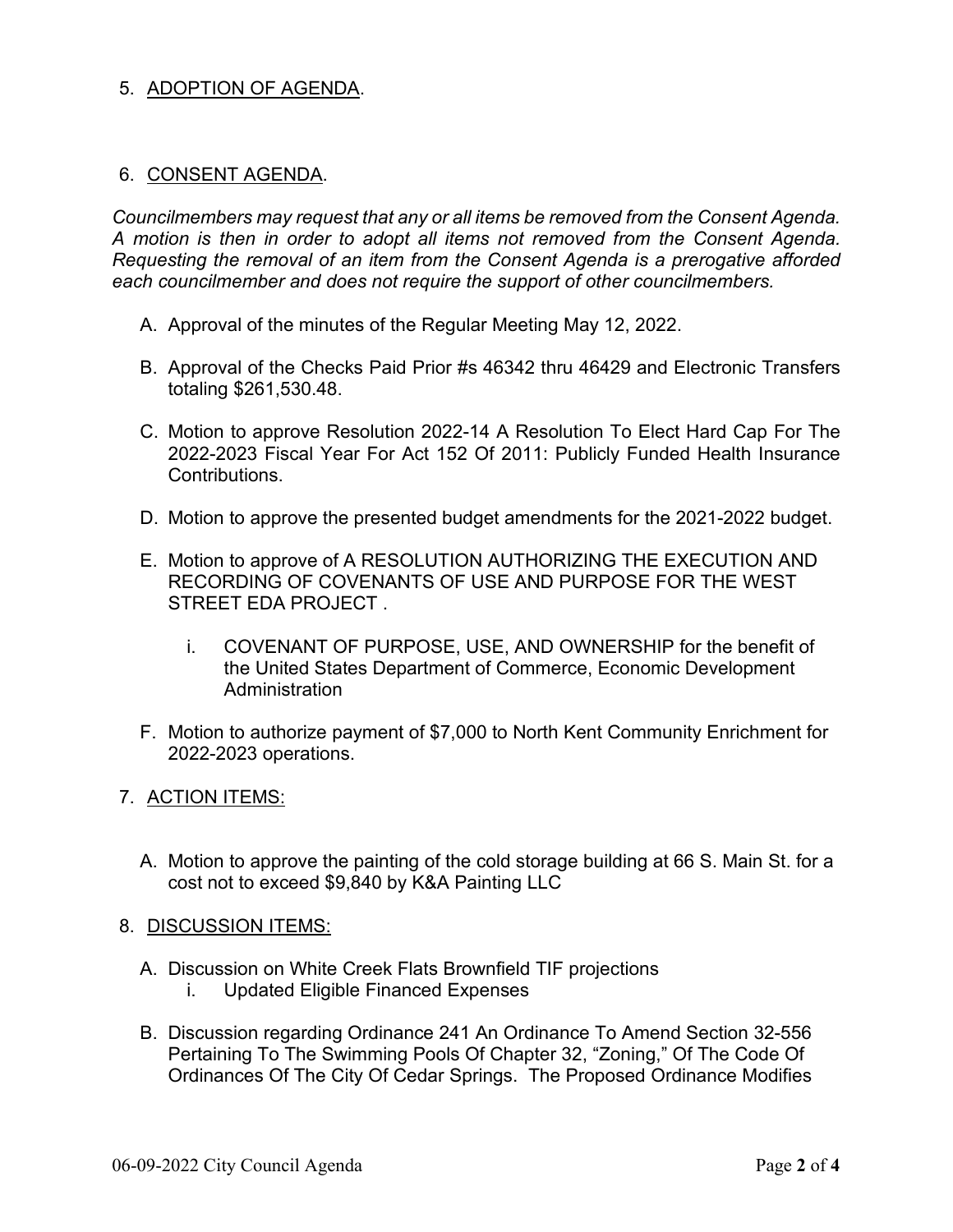And Sets Standards For Swimming Pools For The City Of Cedar Springs. – First Reading.

### 9. COMMUNICATIONS:

- A. Community Event Calendar
- B. 2022 Calendar
- C. June 4, 2022 and July 16, 2022 Chamber of Commerce Side Walk Sales Community Event
- D. June 8, 2022 Chamber of Commerce Family Fun Night Community Event
- E. Patriot Motor Show Community Event Update July 2, 2022
- F. Comedies at the Kent Movie Series 2022 at the Kent Theater 8 North Main St.
- G. Music in the Heart Free Summer Music Series at the HOCS Amphitheater 37 West Maple St.
- H. Red Flannel Festival Community Event Application September 24<sup>th</sup> to October 2<sup>nd</sup> 2022
- I. Regional Subgrant Grants Application-Final

#### 10. DEPARTMENT REPORTS:

- A. City Manager.
- B. Department of Public Works. i. Infrastructure Alternative's operational and maintenance report.
- C. Police Department.
- D. Fire Department.
- E. City Clerk.
- F. Finance Director/Treasurer.
	- i. Cash Summary Report.
	- ii. Revenue/Expenditure Report.
	- iii. Balance Sheet
- G. Code Enforcement.
- H. Building Inspection.